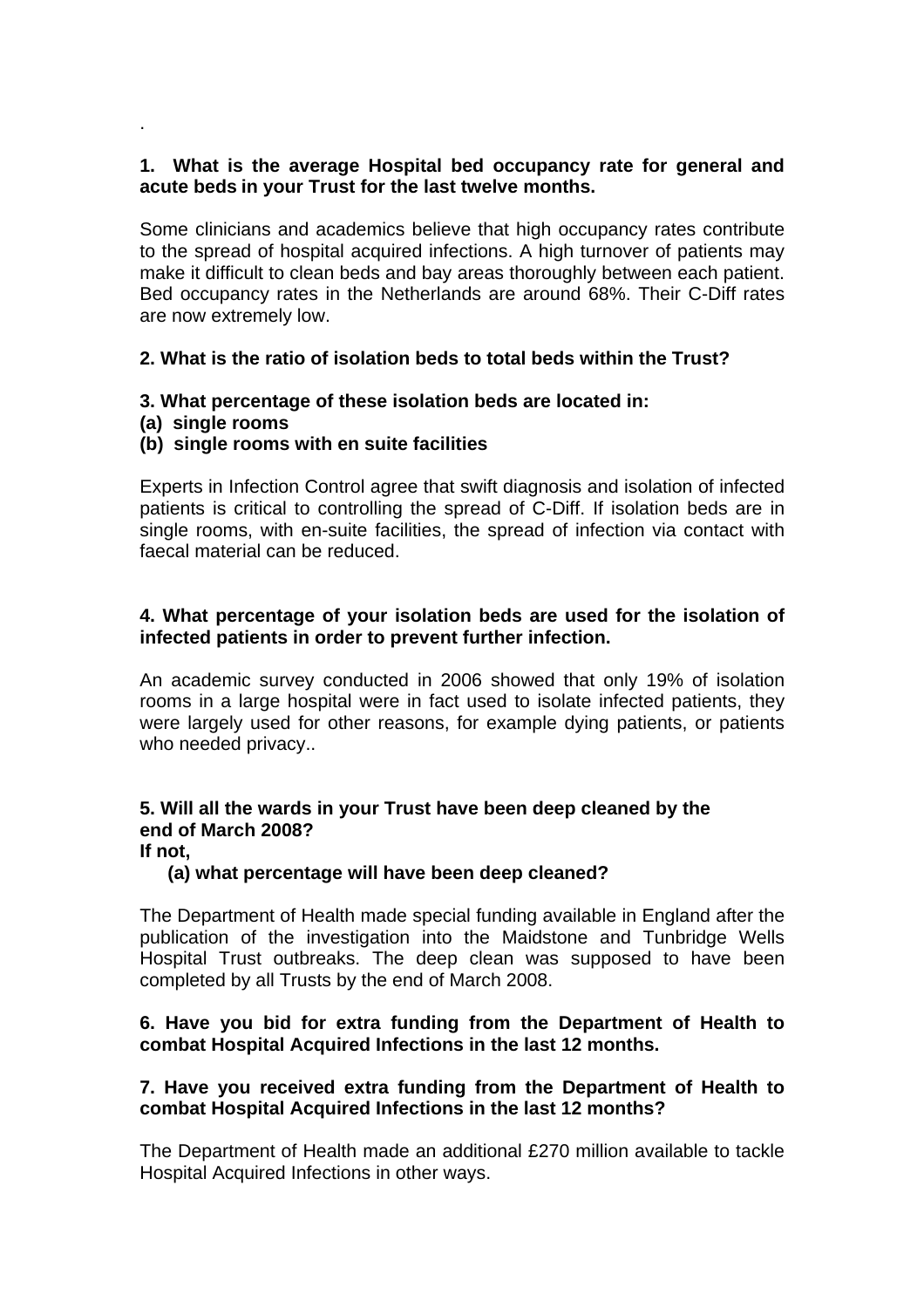# **8. Do you routinely test your staff with diarrhoea for C-Diff?**

#### **9. If they test positive, are they advised not to work?**

Approximately 3% of the population have the C-Diff bacteria in their gut at any one time. It is unlikely to be a source of infectious until they are symptomatic. In the Netherlands, hospital staff are routinely tested for C-Diff, and they are asked to stay at home if they test positive.

#### **10. Do you have a publicly available policy on the isolation of infected patients?**

#### **11. Is the operation of the policy audited? If yes, (a) Who by?**

The Department of Health's 2006 Health Act states that all Hospital Trusts must have an isolation policy that is easily accessible to the general public.

#### **12. Do you have the capability for diagnosis of C-Diff infections twentyfour hours a day, seven days a week?**

Swift diagnosis and isolation is critical in both preventing the spread of infection and identifying an outbreak.

# **13. Do you have specialist staff to tackle infection control? If so, (a) How many? (b) What are they?**

Having a dedicated team of specialist staff allows a Hospital to track infections, ensure isolation procedures are followed, and that best practice is ensured at all times.

#### **14. What is provided at the entrance to your infection wards for hand sterilisation?**

Most hospitals now provide alcohol hand gel for staff and patients to decontaminate their hands. However alcohol gel is not effective against C-Diff, only soap and water is, and some experts believe alcohol gel may even be counter-productive.

### **15. Do you use hydrogen peroxide vapour generators or steam cleaning in your wards to tackle C-Diff?**

The Department of Health says that hydrogen peroxide has been shown to be effective at reducing environmental contamination by micro organisms. It requires areas to be sealed off, but can prove particularly helpful in